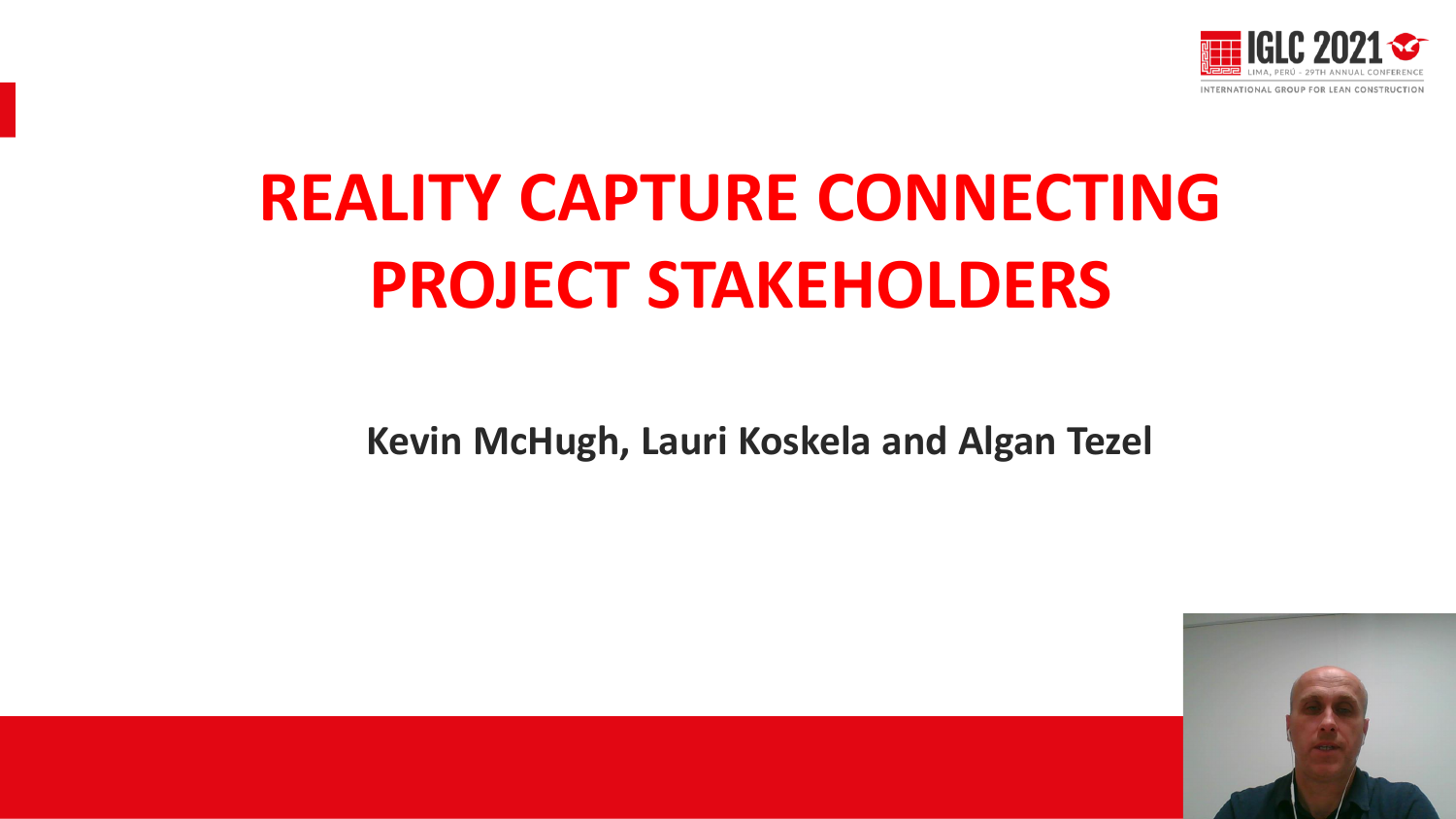

#### **AGENDA**

- Lean Construction
- Digital Construction
- Visual Management
- Situational Awareness
- Last Planner System
- Discussion
- Conclusion

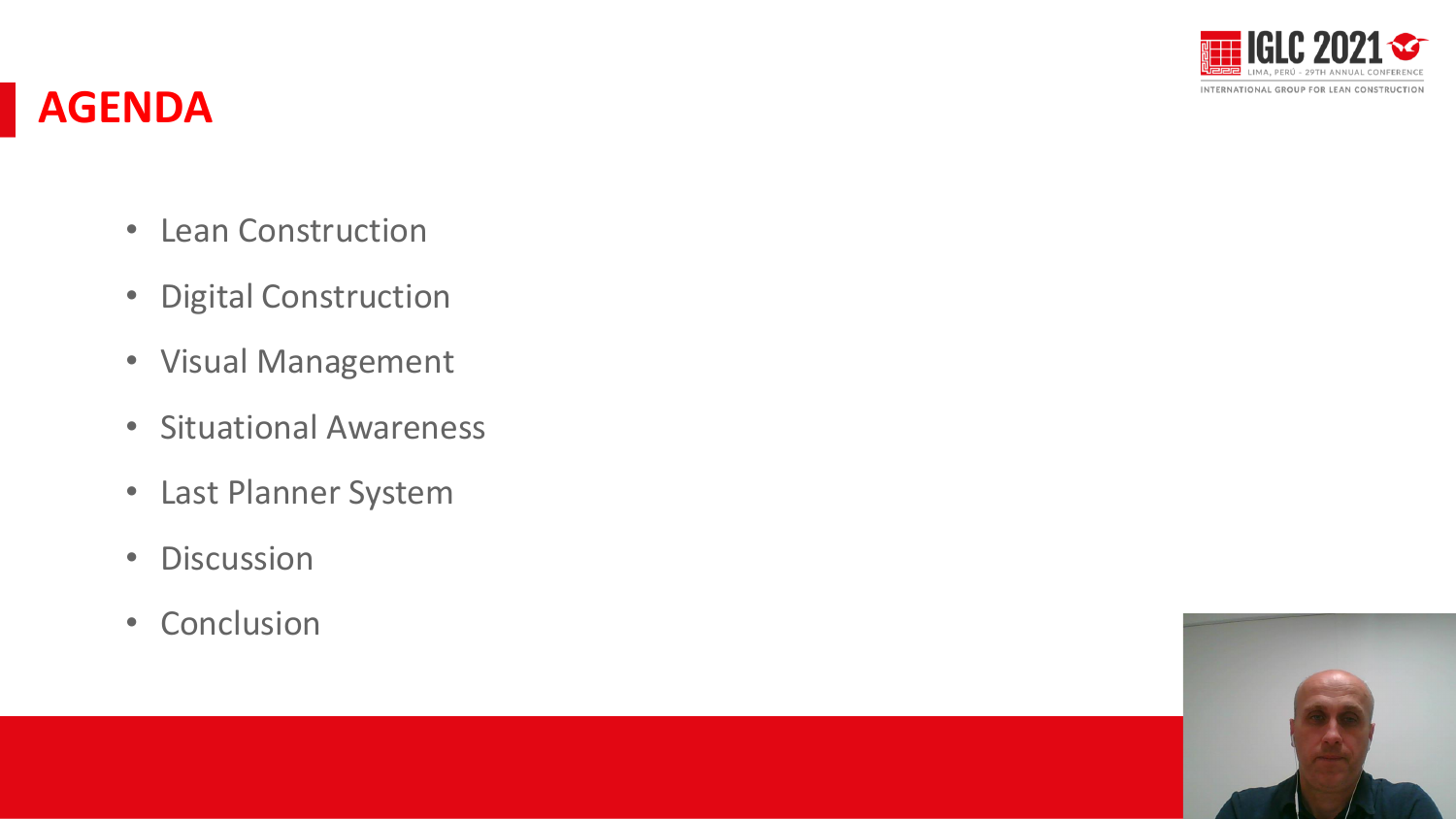

#### **Lean Construction**

management improves the predictability of Lean construction is focused on value generation. This is predominately delivered by skilled trade professionals in the field. Process and tools developed using lean thinking have provided a framework for promoting 'Bottom up' management. Integrating site teams with project short tern planning by exposing risks and identifying opportunities.



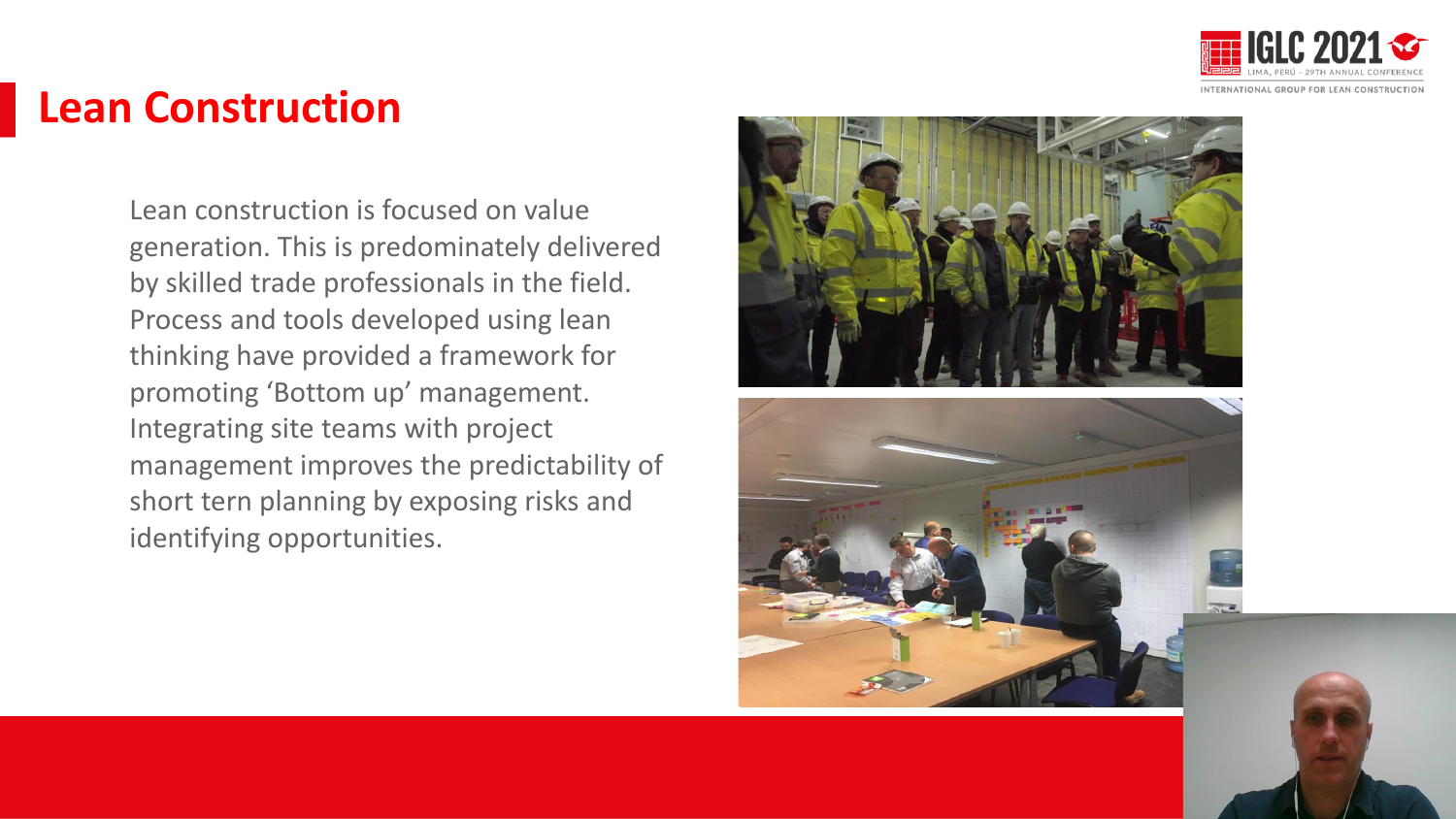

## **Digital Construction**

Digital tools is widely used to design and manage construction projects. Digital media is wide ranging from Lasor scanning, sensor technology, image captures and digital platforms to create and manage information.

lean construction. This in turn will improve Adapting digital tools to support lean construction will increase the effectiveness of collaboration meetings and provide more certain outcomes.



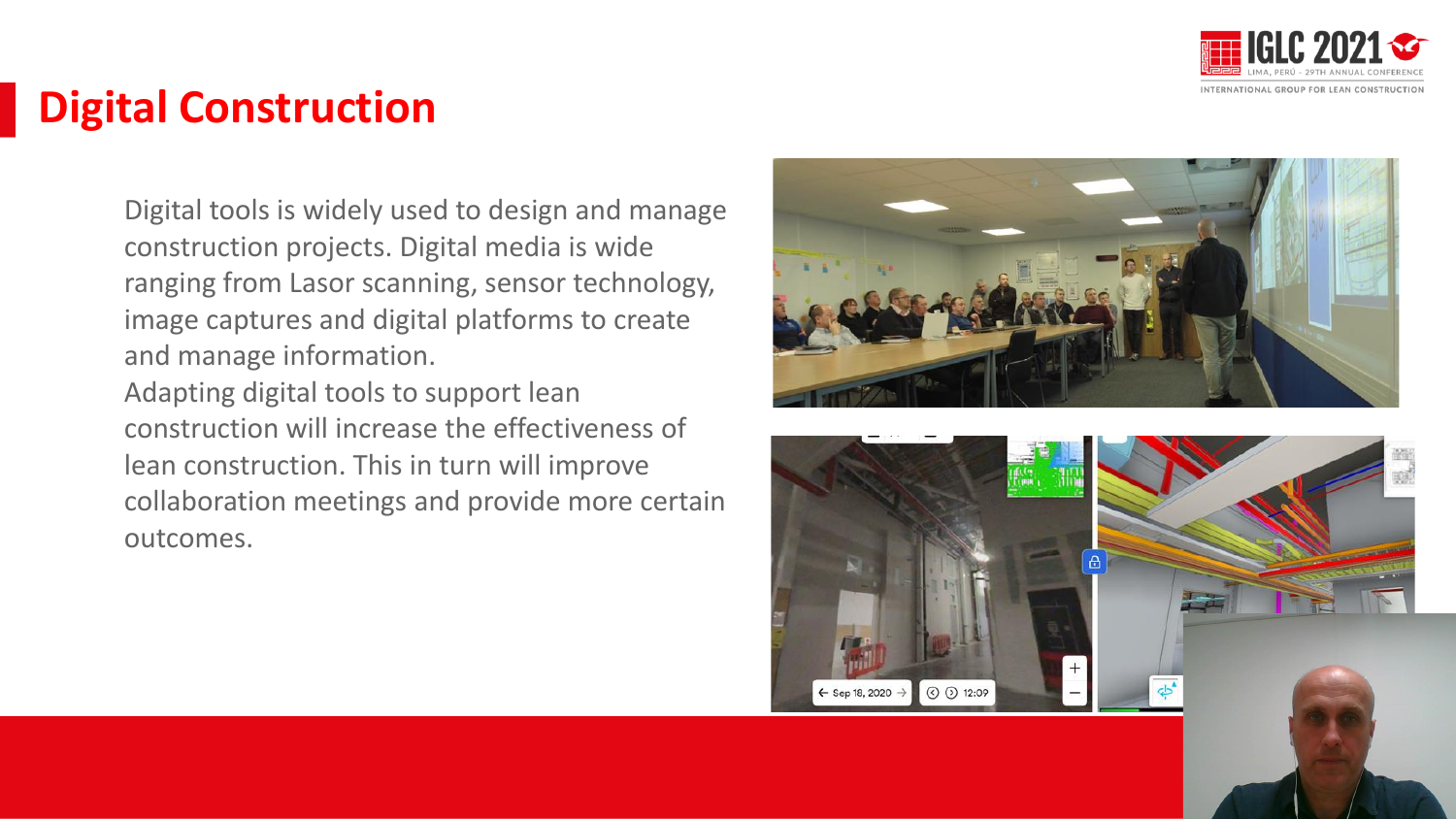

## **Visual Management**

Visual Management(VM) has an important role to play in providing clarity and availability of information, especially in face of the complexity of construction projects (Brady et al. 2018)

VM is an important communication tool. Displaying visual information brings greater clarity to discussions particularly when dealing with complex situations encountered on construction projects.



**Figure 1. Reality Capture & BIM**

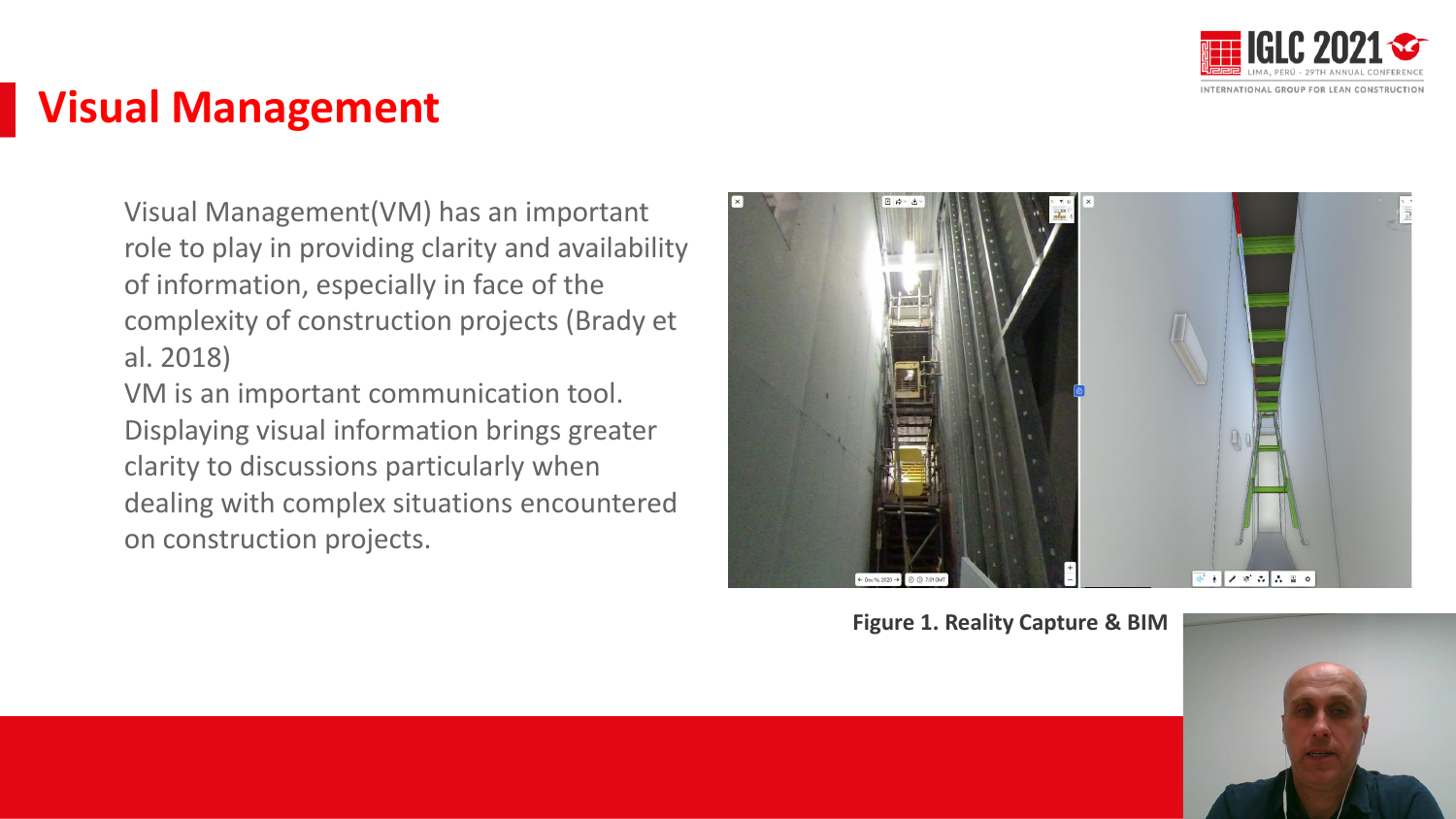

### **Situational Awareness**

Communication between stakeholders is inconclusive where quantities and make ready needs are not fully realised and therefore are not raised correctly (Reinbold et al. 2020). Situational awareness can be supported by the collection and access to multiple picture files and access to real time images. If process transparency is successfully implemented, most problems, abnormalities, and types of waste that exist can be recognized to allow remedial measures to be taken (Saurin et al. 2008).



**Figure 2. Productivity Review**

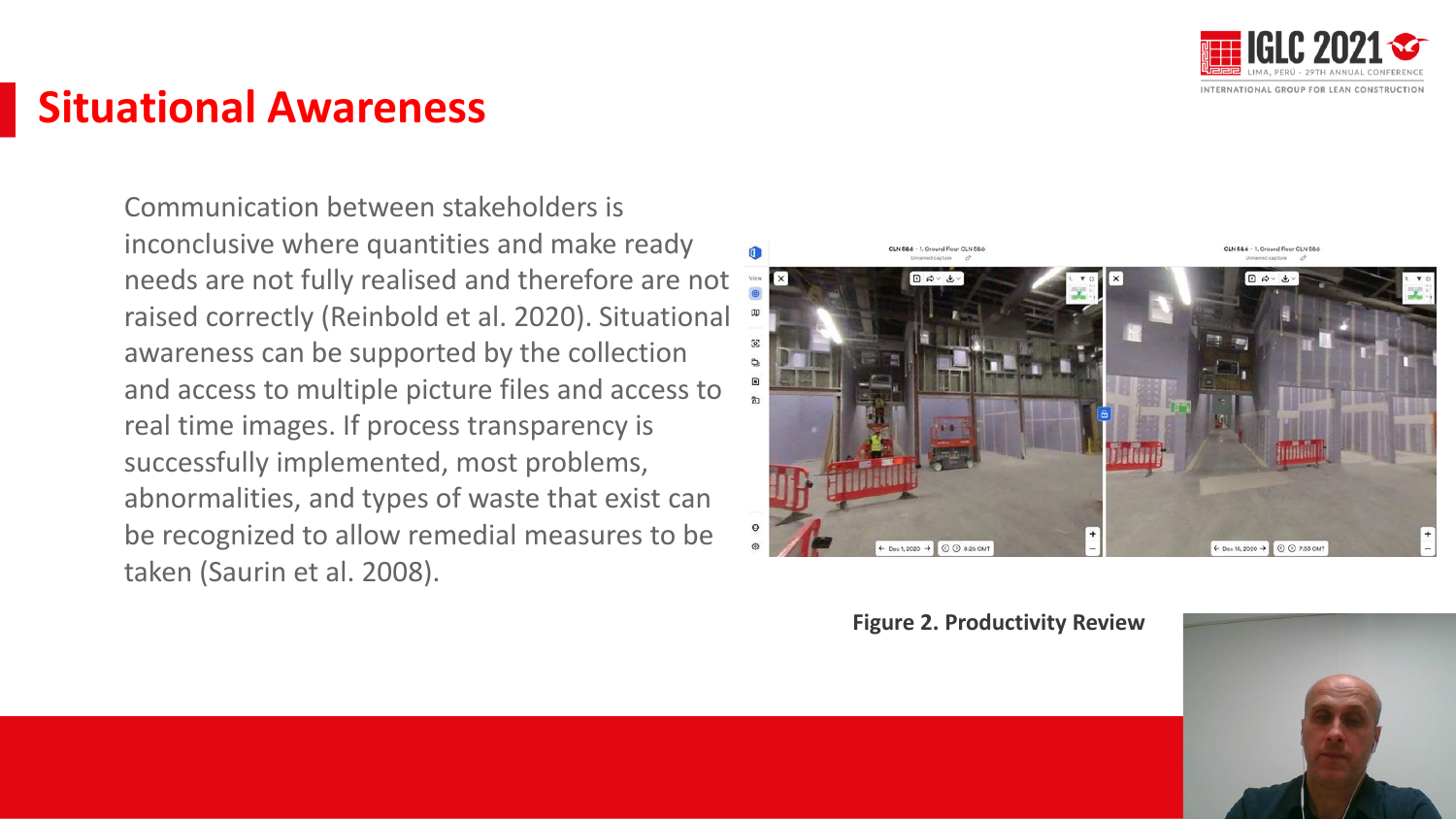

#### **Last Planner System**

Digital platforms were used to produce short term planning and weekly planning activities to support the LPS. RC tools allowed teams to manage the look ahead planning and the review of planned percent complete (PPC). This assisted the improvement of work sequencing and sizing. This assisted cross functional teams in both design and construction to manage the prerequisites to production, ensuring quality and efficiency.



**Figure 3. Production Control**

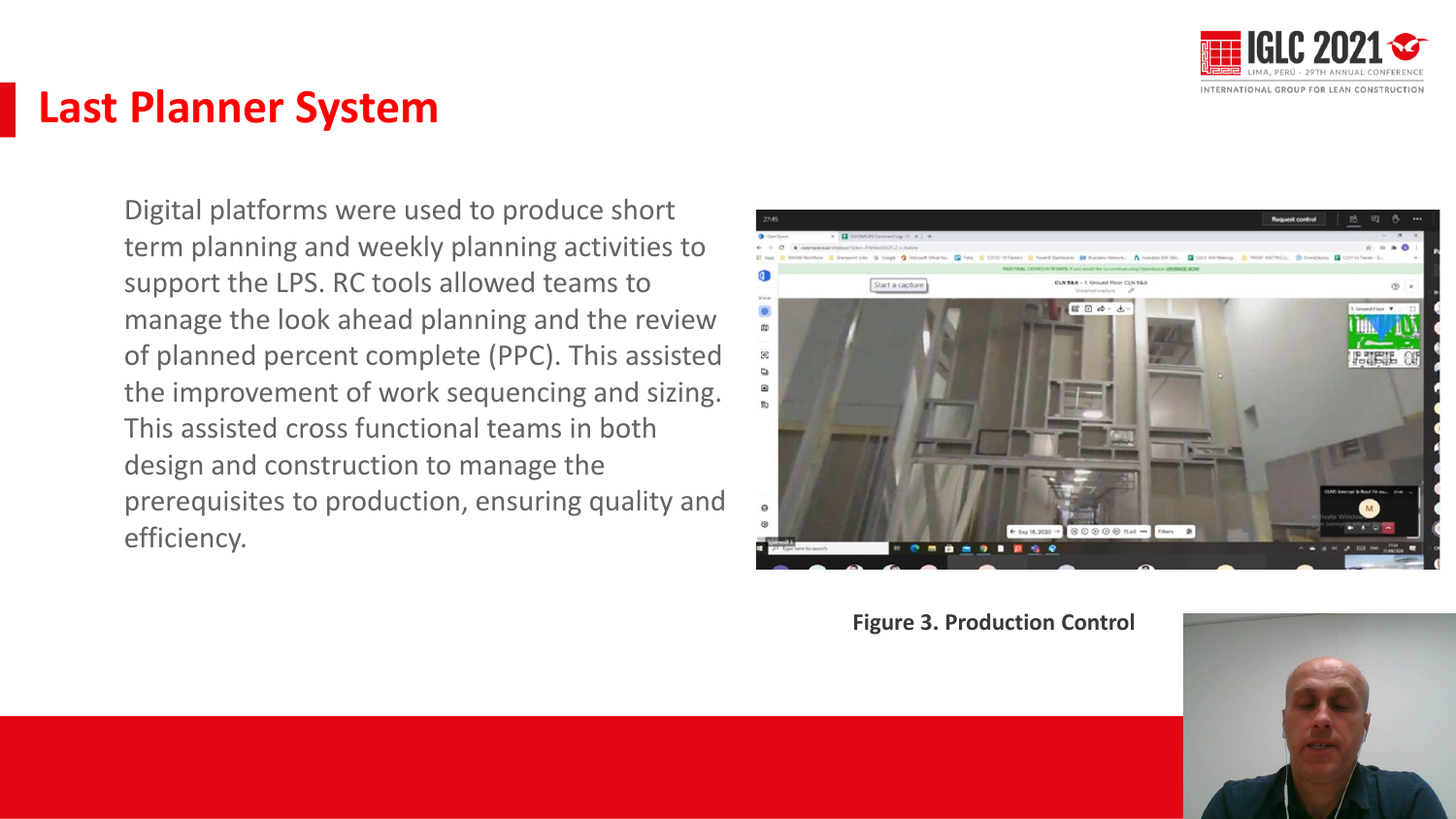

## **Discussion**

Increased volume of images captured and stored effectively. Access to images and navigation through images is more efficient. Shared platform for access to project imagery. Increased value of captured images.

Increased accountability. Measuring the accuracy of commitments. Improved accuracy of Planned Percent Complete reviews. Improved accuracy of look ahead reviews by interrogating and comparing stored images.

Connecting project stakeholders. Comparing progress photographs to Building Information Model & measuring progress can increase the efficiency of communication and remove wastes by focusing on providing value added work.





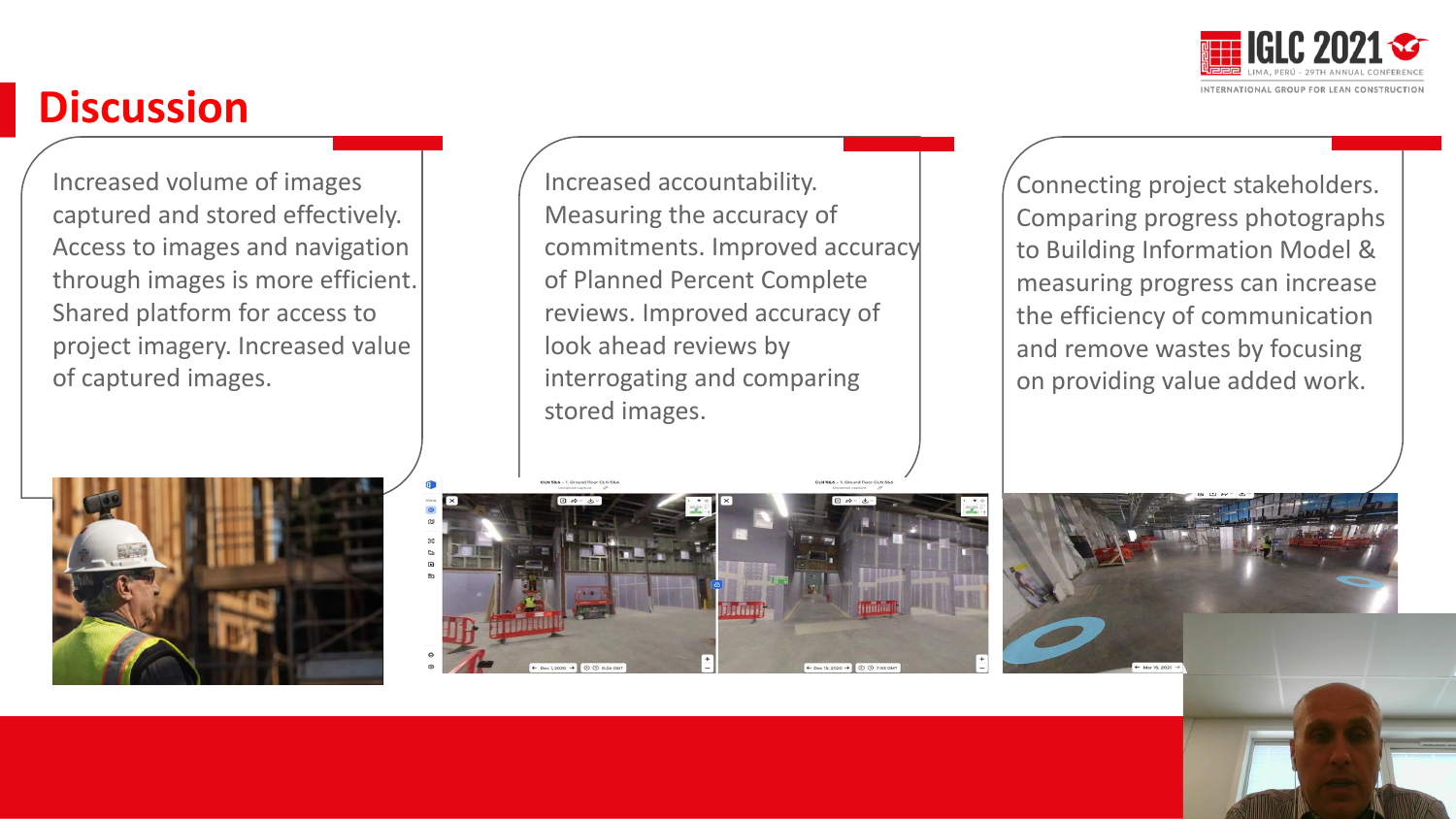

**Supporting team integration**

**CONCLUSIONS**

**Supporting Co-ordination**

**Lean Process**

Remote working teams were successfully integrated into the site teams during activity project with clear communication. This can successfully integrate multidisciplined and non-site based teams to communicate effectively.

Issues can be highlighted to briefings and daily huddles on mobile devices. Greater connectivity between site management and construction teams.

Increased collaboration with improved focus allowed teams to effectively collaborate. The increased transparency improved accountability and allowed teams to discuss and mitigate issues in a collective and less adversarial manner.

#### **Synchronise Digital & Lean**

Increase in digitalisation in construction. Synergy with lean construction. Developing a digital strategy, in line with lean methodology, will increase engagement in Lean construction.